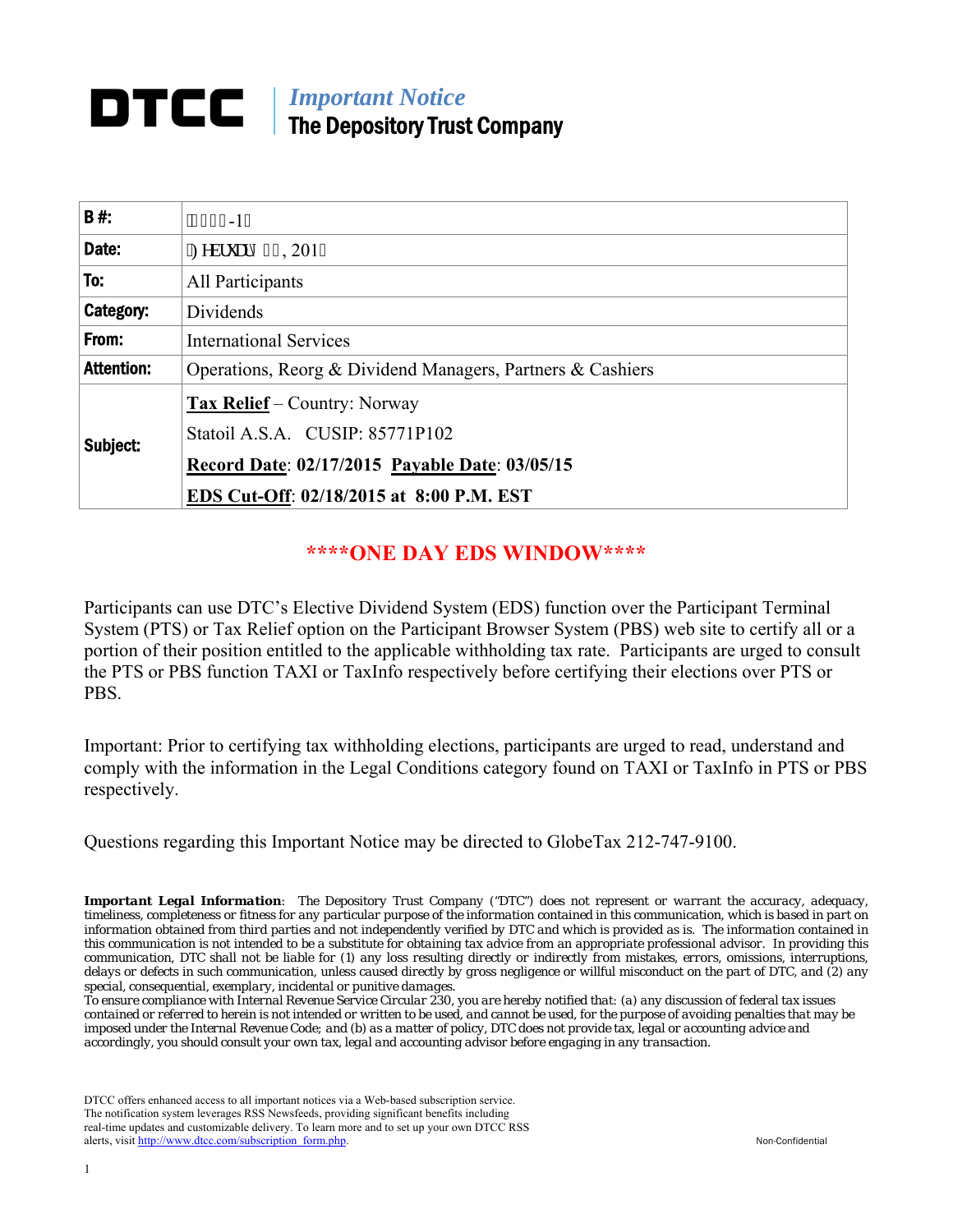#### PLEASE NOTE: ONE DAY EDS WINDOW

**STATOIL A.S.A.** has announced a cash dividend. Deutsche Bank acts as the Depositary for the company's American Depositary Receipt ("ADR") program.

Participants can use DTC's Elective Dividend System (EDS) function over the Participant Terminal System (PTS) or TaxRelief option on the Participant Browser System (PBS) web site to certify all or a portion of their position entitled to the applicable withholding tax rate. Use of EDS will permit entitlement amounts to be paid through DTC.

On March 5, 2015, all holders will have the opportunity to receive their full treaty benefits as outlined in the "Eligibility Matrix."

| <b>DIVIDEND EVENT DETAILS</b>          |                          |  |
|----------------------------------------|--------------------------|--|
| <b>COUNTRY OF ISSUANCE</b>             | <b>NORWAY</b>            |  |
| <b>ISSUE</b>                           | STATOIL A.S.A.           |  |
| CUSIP#                                 | 85771P102                |  |
| <b>DEPOSITARY</b>                      | <b>DEUTSCHE BANK</b>     |  |
| ADR RECORD DATE                        | <b>FEBRUARY 17, 2015</b> |  |
| ADR PAY DATE                           | MARCH 5, 2015            |  |
| ADR GROSS DIVIDEND<br>RATE ON PAY DATE | <b>TBD</b>               |  |
| ORD GROSS DIVIDEND<br>RATE ON PAY DATE | <b>NOK 1.80</b>          |  |
| <b>RATIO</b>                           | 1 ORD : 1 ADR            |  |
| STATUTORY WHT RATE                     | 25%                      |  |

| <b>CHARGES &amp; DEADLINES</b> |                                          |                                 |                                                      |                                                                                            |                                                               |
|--------------------------------|------------------------------------------|---------------------------------|------------------------------------------------------|--------------------------------------------------------------------------------------------|---------------------------------------------------------------|
| <b>FILING</b><br><b>METHOD</b> | <b>DESCRIPTION</b>                       | <b>PAYMENT</b><br><b>METHOD</b> | <b>DEPOSITARY</b><br><b>SERVICE</b><br><b>CHARGE</b> | <b>MINIMUM</b><br><b>SERVICE</b><br><b>CHARGE PER</b><br><b>BENEFICIAL</b><br><b>OWNER</b> | <b>FINAL SUBMISSION</b><br><b>DEADLINE</b><br>(ALL TIMES EST) |
| <b>AT SOURCE</b>               | <b>EDS ELECTION</b>                      | <b>EDS</b>                      | Up to<br>\$0.005 per ADR                             | N/A                                                                                        | <b>FEBRUARY 18, 2015</b><br>$(8 \text{ PM})$                  |
| <b>QUICK</b><br><b>REFUND</b>  | POST-EDS<br><b>PROCESS</b>               | <b>CHECK</b>                    | Up to<br>\$0.01 per ADR                              | N/A                                                                                        | MARCH 5, 2015<br>$(8 \text{ PM})$                             |
| <b>LONG FORM</b>               | POST-EDS<br>PROCESS; ON-<br><b>GOING</b> | <b>CHECK</b>                    | Up to<br>\$0.01 per ADR                              | \$25                                                                                       | OCTOBER 31, 2018                                              |

# Deutsche Bank [4]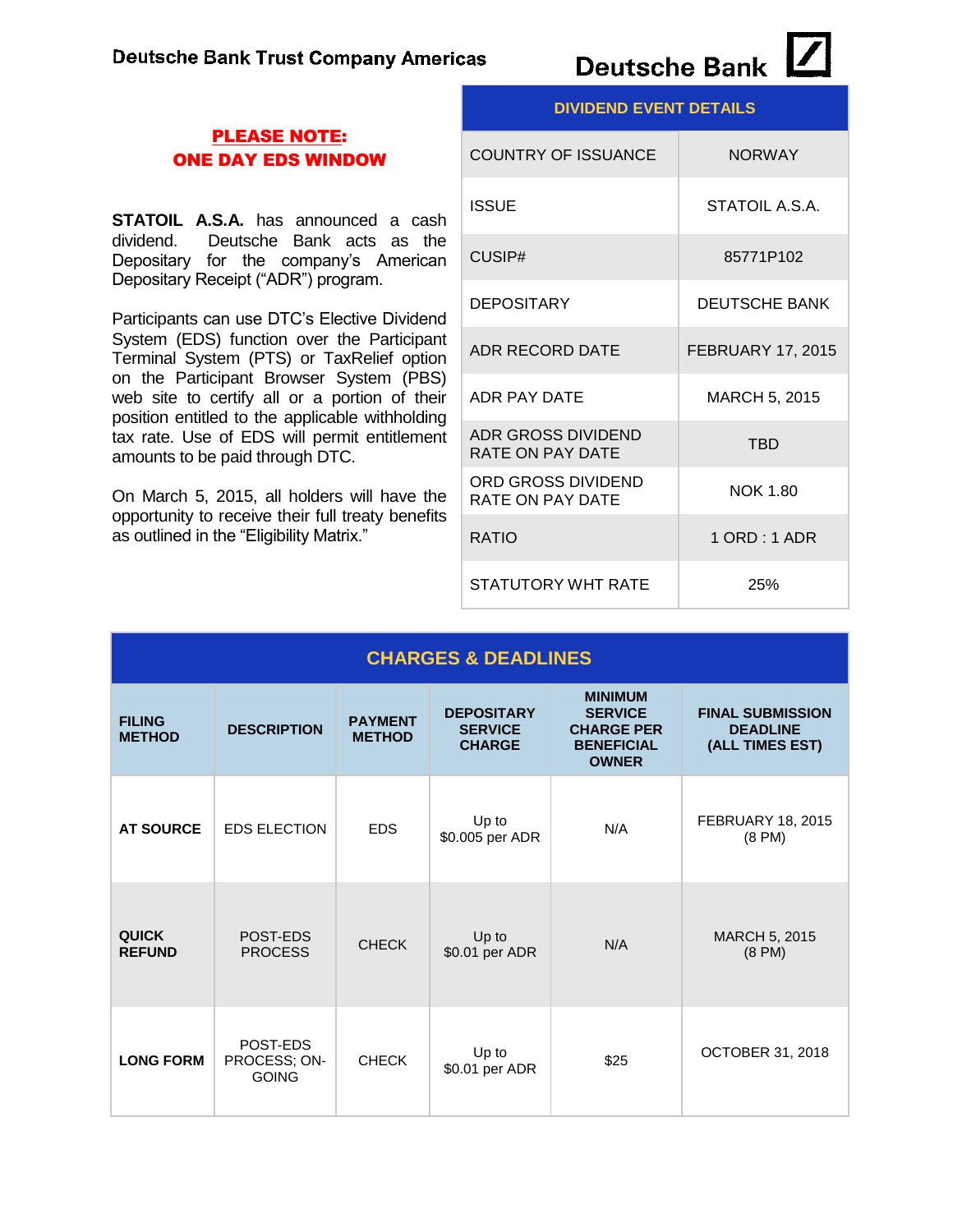| <b>RELIEF AT SOURCE/ QUICK REFUND ("EDS") ELIGIBILITY MATRIX</b>                       |                               |                                                                                                                                                                                                                                                                                                                          |                                                                                                                                                                                                                                                                                                                                                                     |
|----------------------------------------------------------------------------------------|-------------------------------|--------------------------------------------------------------------------------------------------------------------------------------------------------------------------------------------------------------------------------------------------------------------------------------------------------------------------|---------------------------------------------------------------------------------------------------------------------------------------------------------------------------------------------------------------------------------------------------------------------------------------------------------------------------------------------------------------------|
| <b>RATE</b><br><b>DESCRIPTION</b>                                                      | <b>RECLAIM</b><br><b>RATE</b> | <b>ELIGIBLE RESIDENTS</b>                                                                                                                                                                                                                                                                                                | <b>DOCUMENTATION REQUIRED</b>                                                                                                                                                                                                                                                                                                                                       |
| <b>UNFAVORABLE -</b><br>25%                                                            | $0\%$                         | 1) ANY SHAREHOLDER NOT<br>DOMICILED IN A JURISDICTION<br>LISTED AS HAVING A DOUBLE<br><b>TAXATION TREATY WITH NORWAY.</b><br>2) CHARITIES, PENSIONS, RICS,<br>TRUST FUNDS, AND SIMILAR<br>ENTITIES MUST ELECT AT THE<br>UNFAVORABLE RATE AS THEY DO<br><b>NOT MEET ELIGIBILITY</b><br>REQUIREMENTS TO CLAIM A<br>REFUND. | <b>NONE</b>                                                                                                                                                                                                                                                                                                                                                         |
| <b>FAVORABLE - 15%</b><br>(AT SOURCE)                                                  | 10%                           | INDIVIDUALS, CORPORATIONS,<br><b>GRANTOR TRUSTS AND ULTIMATE</b><br><b>BENEFICIAL OWNER ENTITIES</b><br><b>DOMICILED IN COUNTRIES WITH 15%</b><br>WITHHOLDING TAX TREATIES.<br>*SEE BELOW LIST OF COUNTRIES*                                                                                                             | <b>NONE</b>                                                                                                                                                                                                                                                                                                                                                         |
| <b>FAVORABLE - 15%</b><br>(QUICK REFUND)                                               | 10%                           | 1) INDIVIDUALS, CORPORATIONS,<br><b>GRANTOR TRUSTS AND ULTIMATE</b><br>BENEFICIAL OWNER ENTITIES<br>DOMICILED IN COUNTRIES WITH 15%<br><b>WITHHOLDING TAX TREATIES</b><br>*SEE BELOW LIST OF COUNTRIES*                                                                                                                  | <b>EDS ADJUSTMENT LETTER</b><br>(EXHIBIT A)                                                                                                                                                                                                                                                                                                                         |
|                                                                                        |                               | <b>LONG FORM ELIGIBILITY MATRIX</b>                                                                                                                                                                                                                                                                                      |                                                                                                                                                                                                                                                                                                                                                                     |
| <b>RATE DESCRIPTION</b>                                                                | <b>RECLAIM</b><br><b>RATE</b> | <b>ELIGIBLE RESIDENTS</b>                                                                                                                                                                                                                                                                                                | <b>DOCUMENTATION REQUIRED</b>                                                                                                                                                                                                                                                                                                                                       |
| <b>FAVORABLE - 15%</b><br>(LONG FORM)                                                  | 10%                           | <b>PLEASE SEE:</b><br><b>COUNTRIES WITH 15%</b><br><b>WITHHOLDING TAX TREATIES</b>                                                                                                                                                                                                                                       | 1) CLAIM COVER LETTER<br>2) NORWEGIAN TAX RECLAIM LETTER<br>3) CERTIFICATE OF DIVIDEND PAYMENT<br>4) IRS FORM 6166 / CERTIFICATE OF<br><b>RESIDENCE</b><br>5) PROOF OF SIGNING AUTHORIZATION<br>(POA)<br>6) NON-INDIVIDUAL QUESTIONNAIRE*<br>7) PLAN DOCUMENTS*<br>8) ATTESTATION<br>9) RECLAIM DETAIL SPREADSHEET<br>10) ADDITIONAL AUTHORIZATION<br><b>LETTER</b> |
|                                                                                        |                               |                                                                                                                                                                                                                                                                                                                          | * - FOR NON-INDIVIDUALS ONLY                                                                                                                                                                                                                                                                                                                                        |
| EXEMPT - 0%<br><b>(EEA COMPANIES)</b><br><b>POST-PAY DATE</b><br><b>LONG FORM ONLY</b> | 25%                           | NORWEGIAN PUBLIC LIMITED<br><b>COMPANIES AND OTHER COMPANIES</b><br>OF THE SAME STANDING WHO ARE THE<br>REAL BENEFICIAL HOLDER. THE TAX<br>EXEMPTION MODEL ALSO APPLIES TO<br>FOREIGN COMPANIES ETC, OF THE<br>SAME STANDING AS NORWEGIAN<br>COMPANIES AS MENTIONED IN THE<br>PROVISION, DOMICILED IN AN EEA<br>COUNTRY. | ALL DOCUMENTATION USED FOR<br>25% CLAIMS ARE THE SAME AS<br>THE DOCUMENTATION LISTED<br>ABOVE FOR 10% CLAIMS, THE<br>RECLAIM RATES SHOULD BE<br>UPDATED TO 25% WHEREVER<br>APPROPRIATE; ALL OTHER<br>AMOUNTS RELATED TO THE<br>RECLAIM RATE SHOULD<br>LIKEWISE BE ADJUSTED.                                                                                         |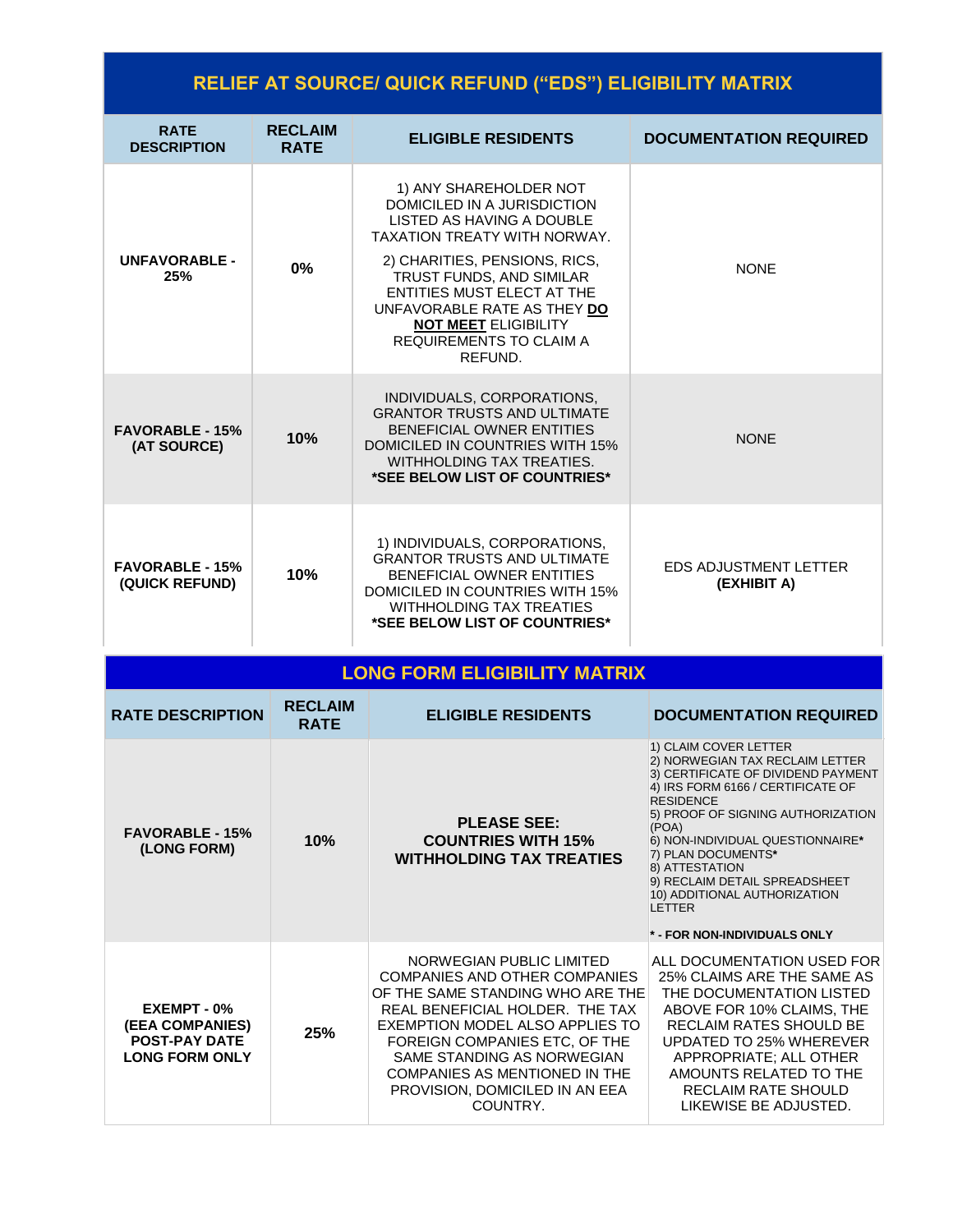| <b>COUNTRIES WITH 15% WITHHOLDING TAX RATES (10% RECLAIM AMOUNT)</b> |                     |                        |  |
|----------------------------------------------------------------------|---------------------|------------------------|--|
| <b>ALBANIA</b>                                                       | <b>GREENLAND</b>    | <b>PAKISTAN</b>        |  |
| <b>ARGENTINA</b>                                                     | <b>ICELAND</b>      | <b>POLAND</b>          |  |
| <b>ARGENTINA</b>                                                     | <b>INDONESIA</b>    | <b>PORTUGAL</b>        |  |
| <b>AUSTRALIA</b>                                                     | <b>IRELAND</b>      | QATAR                  |  |
| <b>AZERBAIJAN REPUBLIC</b>                                           | <b>ISRAEL</b>       | <b>SERBIA</b>          |  |
| <b>BANGLADESH</b>                                                    | <b>ITALY</b>        | <b>SINGAPORE</b>       |  |
| <b>BARBADOS</b>                                                      | <b>IVORY COAST</b>  | <b>SLOVAK REPUBLIC</b> |  |
| <b>BELGIUM</b>                                                       | <b>JAMAICA</b>      | <b>SLOVENIA</b>        |  |
| BOSNIA-HERZEGOVINA                                                   | <b>JAPAN</b>        | <b>SOUTH AFRICA</b>    |  |
| <b>BULGARIA</b>                                                      | <b>KAZAKHSTAN</b>   | <b>SOUTH KOREA</b>     |  |
| <b>CANADA</b>                                                        | LATVIA              | <b>SPAIN</b>           |  |
| <b>CHILE</b>                                                         | <b>LITHUANIA</b>    | <b>SRI LANKA</b>       |  |
| <b>CHINA</b>                                                         | <b>LUXEMBOURG</b>   | <b>SWEDEN</b>          |  |
| <b>CROATIA</b>                                                       | <b>MACEDONIA</b>    | <b>SWITZERLAND</b>     |  |
| <b>CZECH REPUBLIC</b>                                                | <b>MALAWI</b>       | <b>THAILAND</b>        |  |
| <b>DENMARK</b>                                                       | <b>MALTA</b>        | <b>TURKEY</b>          |  |
| <b>EGYPT</b>                                                         | <b>MEXICO</b>       | <b>UGANDA</b>          |  |
| <b>ESTONIA</b>                                                       | <b>MONTENEGRO</b>   | <b>UKRAINE</b>         |  |
| <b>FAROE ISLANDS</b>                                                 | <b>MOROCCO</b>      | <b>UNITED KINGDOM</b>  |  |
| <b>FINLAND</b>                                                       | <b>NEPAL</b>        | <b>UNITED STATES</b>   |  |
| <b>FRANCE</b>                                                        | NETHERLAND ANTILLES | <b>VIETNAM</b>         |  |
| <b>GAMBIA</b>                                                        | <b>NETHERLANDS</b>  | <b>ZAMBIA</b>          |  |
| <b>GERMANY</b>                                                       | <b>NEW ZEALAND</b>  |                        |  |

| <b>CONTACT DETAILS</b>     |                                 |  |
|----------------------------|---------------------------------|--|
| PRIMARY CONTACT            | <b>STEPHANIE URUGUTIA</b>       |  |
| DOMESTIC PHONE (U.S.)      | 1-800-876-0959                  |  |
| DOMESTIC FAX (U.S.)        | 1-866-888-1120                  |  |
| <b>INTERNATIONAL PHONE</b> | 1-212-747-9100                  |  |
| INTERNATIONAL FAX          | 1-212-747-0029                  |  |
| <b>EMAIL ADDRESS</b>       | STEPHANIE URUGUTIA@GLOBETAX.COM |  |
| <b>COMPANY</b>             | DEUTSCHE BANK / GLOBETAX        |  |
| <b>STREET ADDRESS</b>      | 90 BROAD STREET 16TH FLOOR      |  |
| CITY/STATE/ZIP             | NEW YORK, NY 10004              |  |
| <b>ADDITIONAL CONTACTS</b> | <b>JENNY LIN</b>                |  |
|                            | <b>KASEY HARBES</b>             |  |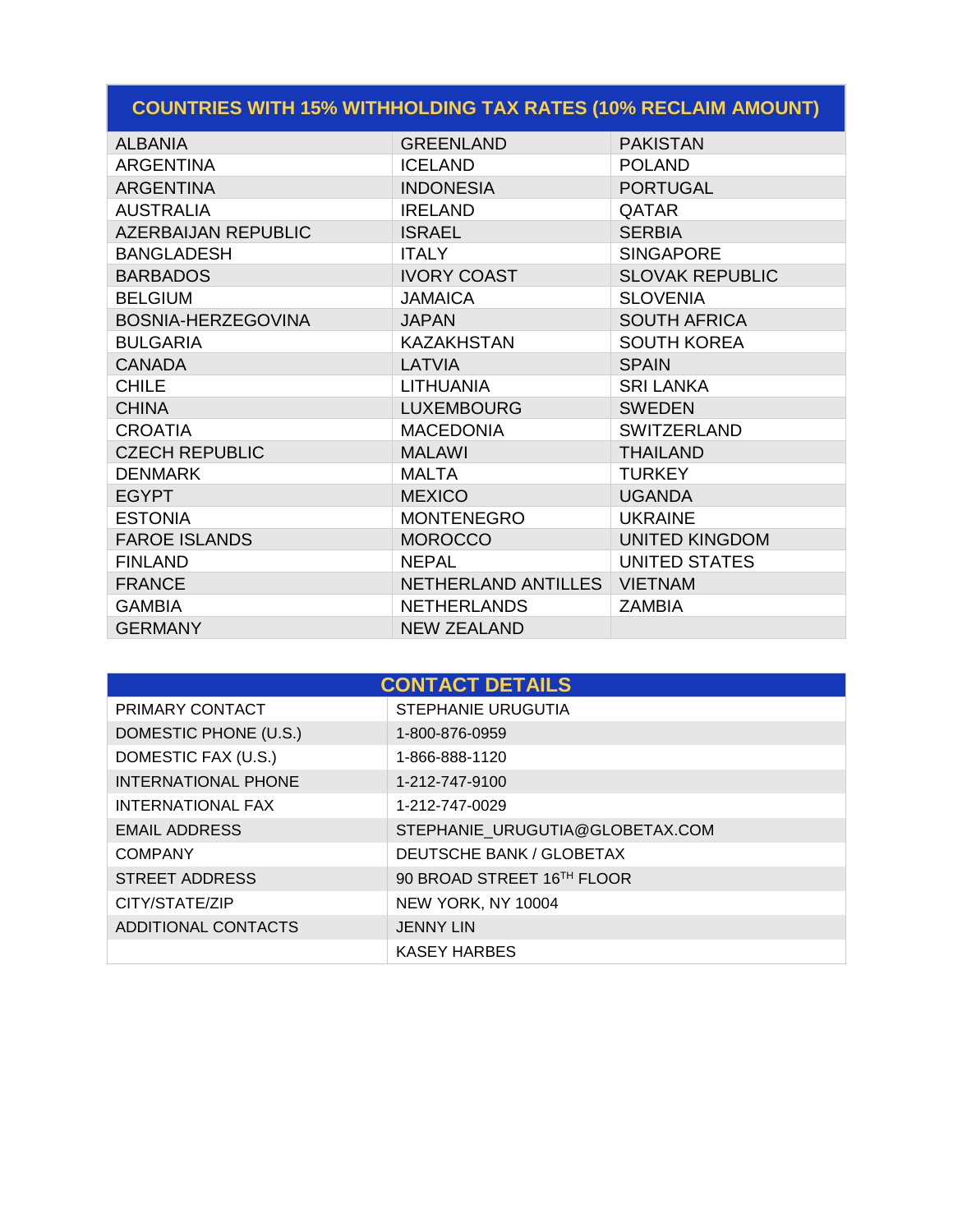| <b>DESCRIPTION OF VARIOUS DOCUMENTATION</b>                                     |                                                                                                                                                                                                       |                        |                                        |
|---------------------------------------------------------------------------------|-------------------------------------------------------------------------------------------------------------------------------------------------------------------------------------------------------|------------------------|----------------------------------------|
| <b>DOCUMENT NAME</b>                                                            | <b>DESCRIPTION</b>                                                                                                                                                                                    | <b>ORIGINAL / COPY</b> | <b>SIGNATURE</b><br><b>REQUIREMENT</b> |
| <b>EDS ADJUST LETTER</b><br>(EXHIBIT A)                                         | <b>ONLY FOR QUICK FILING: THIS LETTER LISTS</b><br>BOTH THE ORIGINAL EDS ELECTION, AND<br>THE REQUESTED POST EDS WINDOW<br>ADJUSTMENT SHARE REQUESTS                                                  | <b>ORIGINAL</b>        | <b>PARTICIPANT</b>                     |
| <b>COVER LETTER</b><br>(EXHIBIT B)                                              | <b>COVER LETTER ON PARTICIPANT</b><br>LETTERHEAD SUMMARIZING ENTIRE CLAIM:<br>BENEFICIAL OWNERS, ADDRESSES, TAX IDs,<br>& ADR AMOUNTS, ETC.                                                           | <b>ORIGINAL</b>        | <b>PARTICIPANT</b>                     |
| <b>NORWEGIAN TAX</b><br><b>RECLAIM LETTER</b><br>(EXHIBIT C)                    | LETTER TRANSFERRING INDIVIDUAL CLAIM<br>TO DEUTSCHE BANK / GLOBETAX                                                                                                                                   | <b>ORIGINAL</b>        | <b>PARTICIPANT</b>                     |
| <b>CERTIFICATE OF</b><br><b>DIVIDEND PAYMENT</b><br>(EXHIBIT D)                 | DOCUMENT CERTIFYING THE DIVIDEND WAS<br>PAID TO THE BENEFICIAL OWNER, LESS<br>WITHHOLDING TAX.                                                                                                        | ORIGINAL               | <b>DTC PARTICIPANT</b>                 |
| IRS FORM 6166<br>(U.S. ONLY)                                                    | <b>ISSUED BY THE INTERNAL REVENUE</b><br>SERVICE. STATING THE NAME AND TAX<br>PAYER IDENTIFICATION NUMBER OF THE<br>BENEFICIAL OWNER. IT MUST BE ISSUED<br>FOR THE TAX YEAR OF THE DIVIDEND<br>EVENT. | <b>ORIGINAL</b>        | <b>IRS</b><br><b>REPRESENTATIVE</b>    |
| <b>CERTIFICATE OF</b><br><b>RESIDENCE (NON-U.S.</b><br><b>TREATY COUNTRIES)</b> | A DOCUMENT CONFIRMING RESIDENCY OF<br>THE BENEFICIAL OWNER DOMICILED WITH IN<br>A TREATY COUNTRY. THIS MUST BE SIGNED<br>BY AND BEAR THE STAMP OR SEAL OF THE<br>LOCAL TAX AUTHORITY                  | <b>ORIGINAL</b>        | <b>TAX AUTHORITY</b>                   |
| <b>PROOF OF SIGNING</b><br><b>AUTHORIZATION (POA)</b><br>(EXHIBIT E)            | SIGNING AUTHORIZATION (OR POWER OF<br>ATTORNEY) AUTHORIZING THE DTC<br>PARTICIPANT'S ABILITY TO SIGN FOR THEIR<br><b>BENEFICIAL OWNERS</b>                                                            | <b>ORIGINAL</b>        | <b>DTC PARTICIPANT</b>                 |
| <b>NON-INDIVIDUAL</b><br><b>QUESTIONNAIRE*</b><br>(EXHIBIT F)                   | QUESTIONNAIRE TO BE COMPLETED BY THE<br><b>BENEFICIAL OWNER</b>                                                                                                                                       | COPY                   | N/A                                    |
| <b>PLAN DOCUMENTS*</b>                                                          | ANY DOCUMENT WHICH WOULD AID IN<br>DEFINING THE LEGAL NATURE OF THE<br>BENEFICIAL OWNER IN THEIR COUNTRY OF<br>DOMICILE.                                                                              | <b>COPY</b>            | N/A                                    |
| <b>ATTESTATION</b><br>(EXHIBIT G)                                               | BENEFICIAL OWNER CONFIRMATION<br>AUTHORIZING A RECLAIM FOR THE SPECIFIC<br><b>DIVIDEND</b>                                                                                                            | ORIGINAL               | <b>BENEFICIAL</b><br><b>OWNER</b>      |
| <b>DECLARATION OF</b><br><b>BENEFICIAL OWNER</b><br>(EXHIBIT H)                 | SPREADSHEET LISTING ALL DETAILS OF THE<br><b>SPECIFIC RECLAIM</b>                                                                                                                                     | <b>ORIGINAL</b>        | <b>BENEFICIAL</b><br><b>OWNER</b>      |
| ADDITIONAL<br><b>AUTHORIZATION LETTER</b><br>(EXHIBIT I)                        | AUTHORIZATION LETTER FROM BENEFICIAL<br>OWNER AUTHORIZING DEUTSCHE BANK /<br><b>GLOBETAX TO SUBMIT APPLICATIONS FOR</b><br>REIMBURSEMENT ON THEIR BEHALF.                                             | ORIGINAL               | <b>BENEFICIAL</b><br><b>OWNER</b>      |

## **\*FOR NON-INDIVIDUAL ENTITIES ONLY**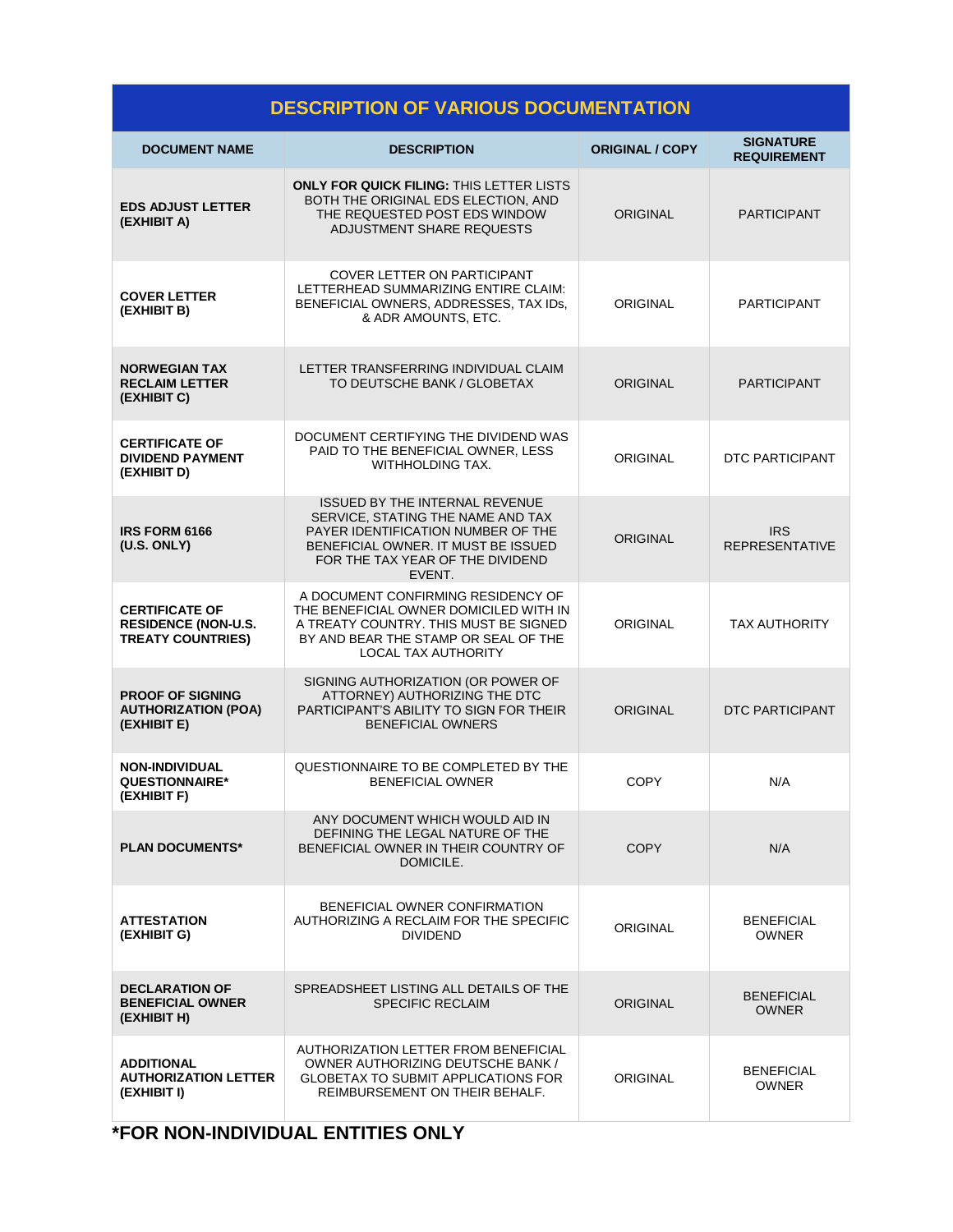### **FREQUENTLY ASKED QUESTIONS (FAQS)**

| <b>RELIEF AT SOURCE QUESTIONS</b>                                                                                       |                                                                                                                                                                                                                                                                                                                                                                                                                                                                                                   |  |  |
|-------------------------------------------------------------------------------------------------------------------------|---------------------------------------------------------------------------------------------------------------------------------------------------------------------------------------------------------------------------------------------------------------------------------------------------------------------------------------------------------------------------------------------------------------------------------------------------------------------------------------------------|--|--|
| <b>QUESTION</b>                                                                                                         | <b>ANSWER</b>                                                                                                                                                                                                                                                                                                                                                                                                                                                                                     |  |  |
| EVENT?                                                                                                                  | IS THERE A RELIEF AT SOURCE PROCESS FOR THIS YES, PLEASE ELECT FAVORABLE POSITON VIA EDS.                                                                                                                                                                                                                                                                                                                                                                                                         |  |  |
| WHAT DOCUMENTATION DO I NEED TO SUBMIT TO<br>RECEIVE THE FAVORABLE RATE VIA EDS?                                        | NONE.                                                                                                                                                                                                                                                                                                                                                                                                                                                                                             |  |  |
| IS THE RELIEF AT SOURCE PROCESS FREE OF<br>CHARGE?                                                                      | NO. THIS TAX RELIEF AT SOURCE ASSISTANCE<br>SERVICE IS WHOLLY VOLUNTARY AND<br>DISCRETIONARY AND OUTSIDE THE TERMS AND<br>CONDITIONS OF ANY APPLICABLE DEPOSIT<br>AGREEMENT. FEES WILL BE CHARGED FOR THIS<br>SERVICE OF UP TO \$0.005 PER ADR WITH NO<br>MINIMUM. AND ANY OTHER CHARGES, FEES OR<br>EXPENSES PAYABLE BY OR DUE TO DEUTSCHE BANK<br>OR ITS AGENTS, INCLUDING THE CUSTODIAN OR TO<br>TAX AUTHORITIES OR REGULATORS.                                                                |  |  |
| IS THE PROCESS FOR TAX RELIEF OFFERED AN<br>OPTIONAL PROCESS?                                                           | YES, THIS IS A DISCRETIONARY, OPTIONAL SERVICE.                                                                                                                                                                                                                                                                                                                                                                                                                                                   |  |  |
| MAY NORWEGIAN RESIDENTS BENEFIT FROM THE<br><b>FAVORABLE RATE</b>                                                       | NO, THEY MAY NOT.                                                                                                                                                                                                                                                                                                                                                                                                                                                                                 |  |  |
| WHY MUST CHARITIES, PENSIONS, RICS, MULTI-<br>OWNER TRUST FUNDS, AND SIMILAR ENTITIES<br>ELECT AT THE UNFAVORABLE RATE? | THE NORWEGIAN TAX AUTHORITY HAS DETERMINED<br>THAT BENEFICIAL OWNERS WHO ARE NOT SUBJECT<br>TO TAX IN THEIR DOMICILED COUNTRY, OR WHO NOT<br>THEMSELVES ARE THE ULTIMATE BENEFICIAL<br>OWNER, DO NOT MEET ELIGIBILITY REQUIREMENTS<br>TO CLAIM A REFUND.<br>IF THE PARTICIPANT WISHES TO SUBMIT A LONG<br>FORM CLAIM ON BEHALF OF THESE OWNERS,<br>GLOBETAX MAY, AT OUR DISCRETION, STILL<br>ATTEMPT TO FILE THE CLAIM IN HOPES THAT THIS<br>INTERPRETATION OF THE TREATY WILL BE<br>REEVALUATED. |  |  |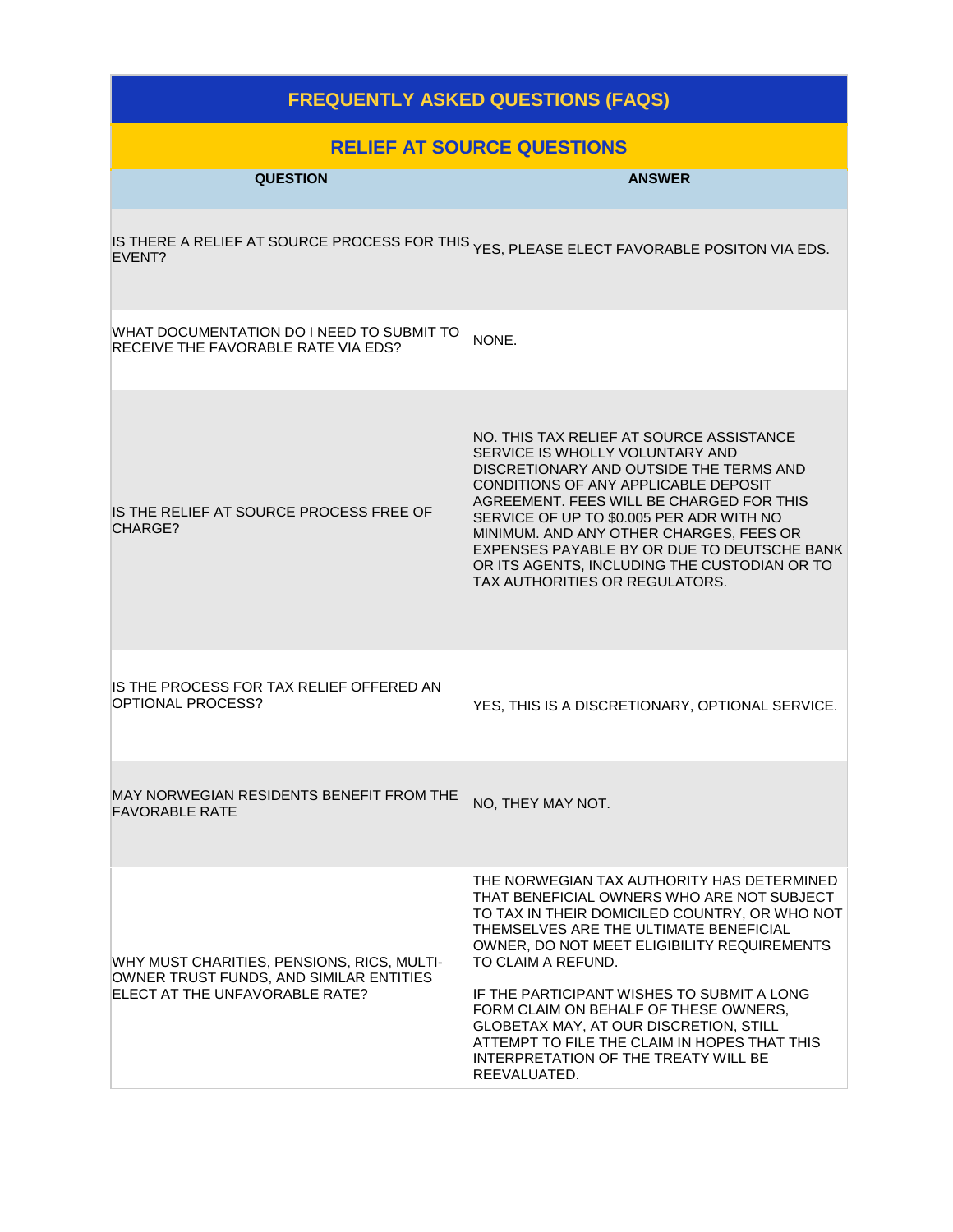## **FREQUENTLY ASKED QUESTIONS (FAQS) (CONTINUED)**

#### **QUICK REFUND QUESTIONS**

| <b>QUESTION</b>                                                                                                          | <b>ANSWER</b>                                                                                                                                                                                                                                                                                                                                                                                                                                                                                                                                  |
|--------------------------------------------------------------------------------------------------------------------------|------------------------------------------------------------------------------------------------------------------------------------------------------------------------------------------------------------------------------------------------------------------------------------------------------------------------------------------------------------------------------------------------------------------------------------------------------------------------------------------------------------------------------------------------|
| WHAT IS THE QUICK REFUND PROCESS?                                                                                        | THE QUICK REFUND IS A LIMITED OPPORTUNITY,<br>POST EDS WINDOW, FOR PARTICIPANTS WHO<br>MISSED THE EDS WINDOW TO ELECT, OR WISH TO<br><b>INCREASE THEIR FAVORABLE POSITION.</b>                                                                                                                                                                                                                                                                                                                                                                 |
| <b>DO I NEED TO PHYSICALLY SEND ANY</b><br>DOCUMENTS TO GLOBETAX IN ORDER TO<br>PARTICIPATE IN THE QUICK REFUND PROCESS? | YES, YOU MUST SEND GLOBETAX A SIGNED<br>ORIGINAL EDS ADJUSTMENT LETTER ON<br>PARTICIPANT LETTERHEAD.                                                                                                                                                                                                                                                                                                                                                                                                                                           |
| WILL I BE PAID THROUGH DTC FOR CLAIMS<br>SUBMITTED THROUGH THE QUICK REFUND<br>PROCESS?                                  | NO, YOU WILL BE PAID BY CHECK.                                                                                                                                                                                                                                                                                                                                                                                                                                                                                                                 |
| ONCE I SUBMIT A QUICK REFUND CLAIM, HOW<br>LONG WILL IT TAKE TO BE PAID?                                                 | IT SHOULD GENERALLY OCCUR WITHIN<br>APPROXIMATELY 4 MONTHS.                                                                                                                                                                                                                                                                                                                                                                                                                                                                                    |
| IS THE QUICK REFUND PROCESS FREE OF<br>CHARGE?                                                                           | NO. THIS TAX RECLAIM ASSISTANCE SERVICE IS<br>WHOLLY VOLUNTARY AND DISCRETIONARY AND<br>OUTSIDE THE TERMS AND CONDITIONS OF ANY<br>APPLICABLE DEPOSIT AGREEMENT. QUICK REFUND<br>APPLICATIONS RECEIVED POST DEADLINE WILL BE<br>REJECTED. FEES WILL BE CHARGED FOR THIS<br>ASSISTANCE SERVICE OF UP TO \$0.01 PER ADR FOR<br>QUICK REFUND WITH A MINIMUM OF \$25.00, AND ANY<br>OTHER CHARGES, FEES OR EXPENSES PAYABLE BY<br>OR DUE TO DEUTSCHE BANK OR ITS AGENTS,<br>INCLUDING THE CUSTODIAN OR TO TAX<br><b>AUTHORITIES OR REGULATORS.</b> |
| IS THE QUICK REFUND PROCESS FOR TAX RELIEF<br>OFFERED AN OPTIONAL PROCESS?                                               | YES, THIS IS A DISCRETIONARY, OPTIONAL SERVICE.                                                                                                                                                                                                                                                                                                                                                                                                                                                                                                |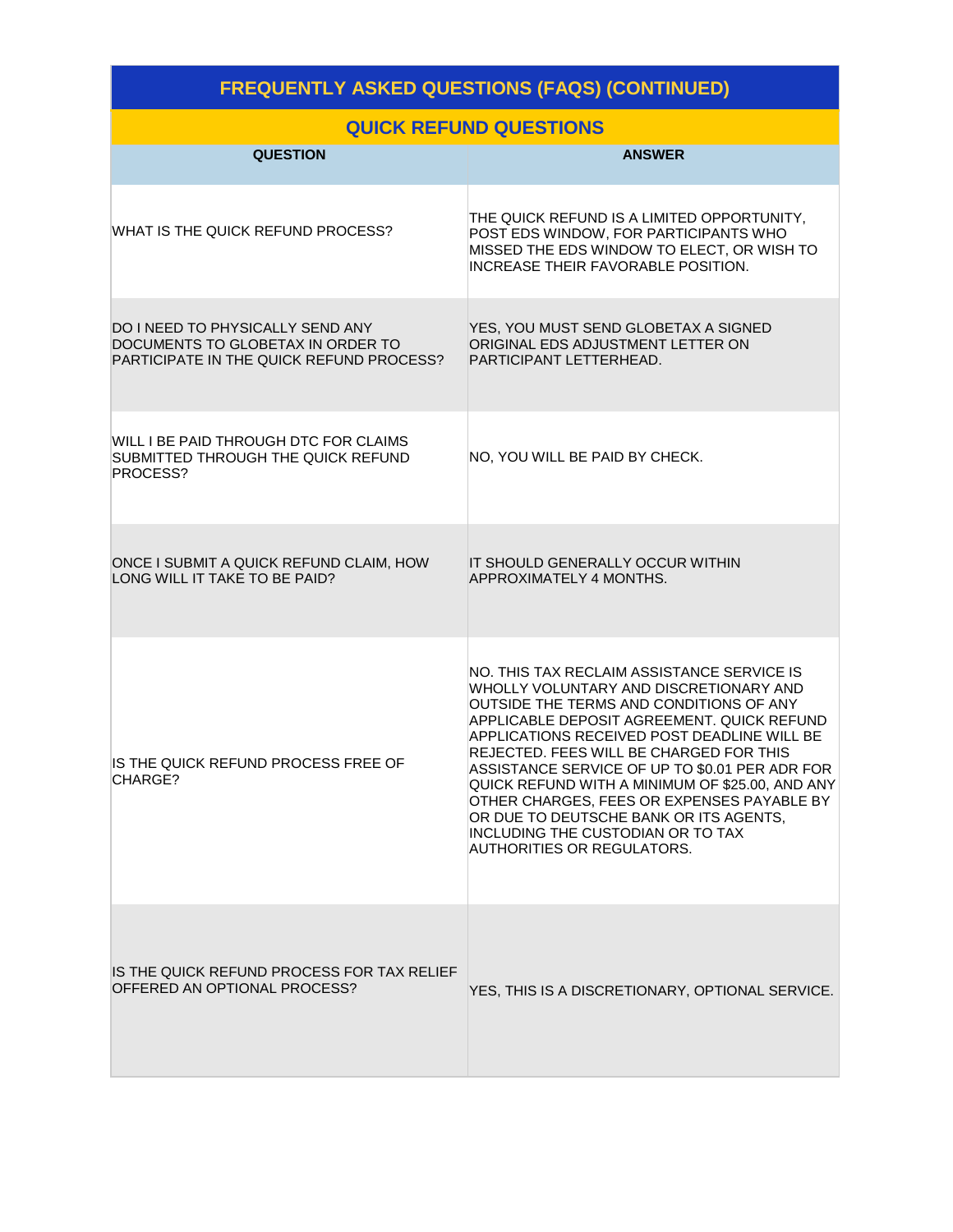| <b>FREQUENTLY ASKED QUESTIONS (FAQS) (CONTINUED)</b>                                    |                                                                                                                                                                                                                                                                                                                                                                                                                                                                                                                                                                                                                                                                                |  |  |
|-----------------------------------------------------------------------------------------|--------------------------------------------------------------------------------------------------------------------------------------------------------------------------------------------------------------------------------------------------------------------------------------------------------------------------------------------------------------------------------------------------------------------------------------------------------------------------------------------------------------------------------------------------------------------------------------------------------------------------------------------------------------------------------|--|--|
|                                                                                         | <b>LONG FORM QUESTIONS</b>                                                                                                                                                                                                                                                                                                                                                                                                                                                                                                                                                                                                                                                     |  |  |
| <b>QUESTION</b>                                                                         | <b>ANSWER</b>                                                                                                                                                                                                                                                                                                                                                                                                                                                                                                                                                                                                                                                                  |  |  |
| HOW LONG DOES IT TAKE FOR PAYMENT ON LONG<br><b>FORM CLAIMS?</b>                        | APPROXIMATELY 18 - 24 MONTHS.                                                                                                                                                                                                                                                                                                                                                                                                                                                                                                                                                                                                                                                  |  |  |
| DOES THE LONG FORM PROCESS HAVE A MINIMUM<br>POSITION REQUIREMENT PER BENEFICIAL OWNER? | NO, ALL CLAIMS WILL BE PROCESSED, THOUGH<br>THERE IS A MINIMUM FEE OF \$25 PER BENEFICIAL<br>OWNER.                                                                                                                                                                                                                                                                                                                                                                                                                                                                                                                                                                            |  |  |
| WHAT WILL THE FEE BE IF A BENEFICIAL OWNER'S<br>CLAIM IS FOR LESS THAN \$50?            | DEUTSCHE BANK IS WILLING TO SPLIT THE<br>RECLAIMED FUNDS 50/50 FOR ANY BENEFICIAL<br>OWNER RECLAIMING LESS THAN \$50.                                                                                                                                                                                                                                                                                                                                                                                                                                                                                                                                                          |  |  |
| WILL I BE PAID THROUGH DTC FOR CLAIMS<br>SUBMITTED THROUGH THE LONG FORM PROCESS?       | NO, YOU WILL BE PAID BY CHECK.                                                                                                                                                                                                                                                                                                                                                                                                                                                                                                                                                                                                                                                 |  |  |
| IS THE LONG FORM PROCESS FREE OF CHARGE?                                                | NO. THIS TAX RECLAIM ASSISTANCE SERVICE IS<br>WHOLLY VOLUNTARY AND DISCRETIONARY AND<br>OUTSIDE THE TERMS AND CONDITIONS OF ANY<br>APPLICABLE DEPOSIT AGREEMENT. FEES WILL BE<br>CHARGED FOR THIS ASSISTANCE SERVICE OF UP<br>TO \$0.01 PER ADR FOR STANDARD LONG FORM<br>RECLAIMS WITH A MINIMUM OF \$25.00. RECLAIMS<br>RECEIVED POST DEADLINE CANNOT BE ASSURED<br>AND MAY BE SUBJECT TO A PER BENEFICIARY FEE<br>AS WELL AS OTHER CHARGES, FEES OR EXPENSES<br>PAYABLE BY OR DUE TO DEUTSCHE BANK OR ITS<br>AGENTS, INCLUDING THE CUSTODIAN OR TAX<br>AUTHORITIES. IN ADDITION, CHARGES MAY APPLY<br>TO ANY LONG FORM CLAIMS REJECTED OR NOT<br>ACCEPTED BY THE CUSTODIAN. |  |  |
| IS THIS LONG FORM PROCESS FOR TAX RELIEF<br>OFFERED BY AN OPTIONAL PROCESS?             | YES, THIS IS A DISCRETIONARY, OPTIONAL SERVICE.                                                                                                                                                                                                                                                                                                                                                                                                                                                                                                                                                                                                                                |  |  |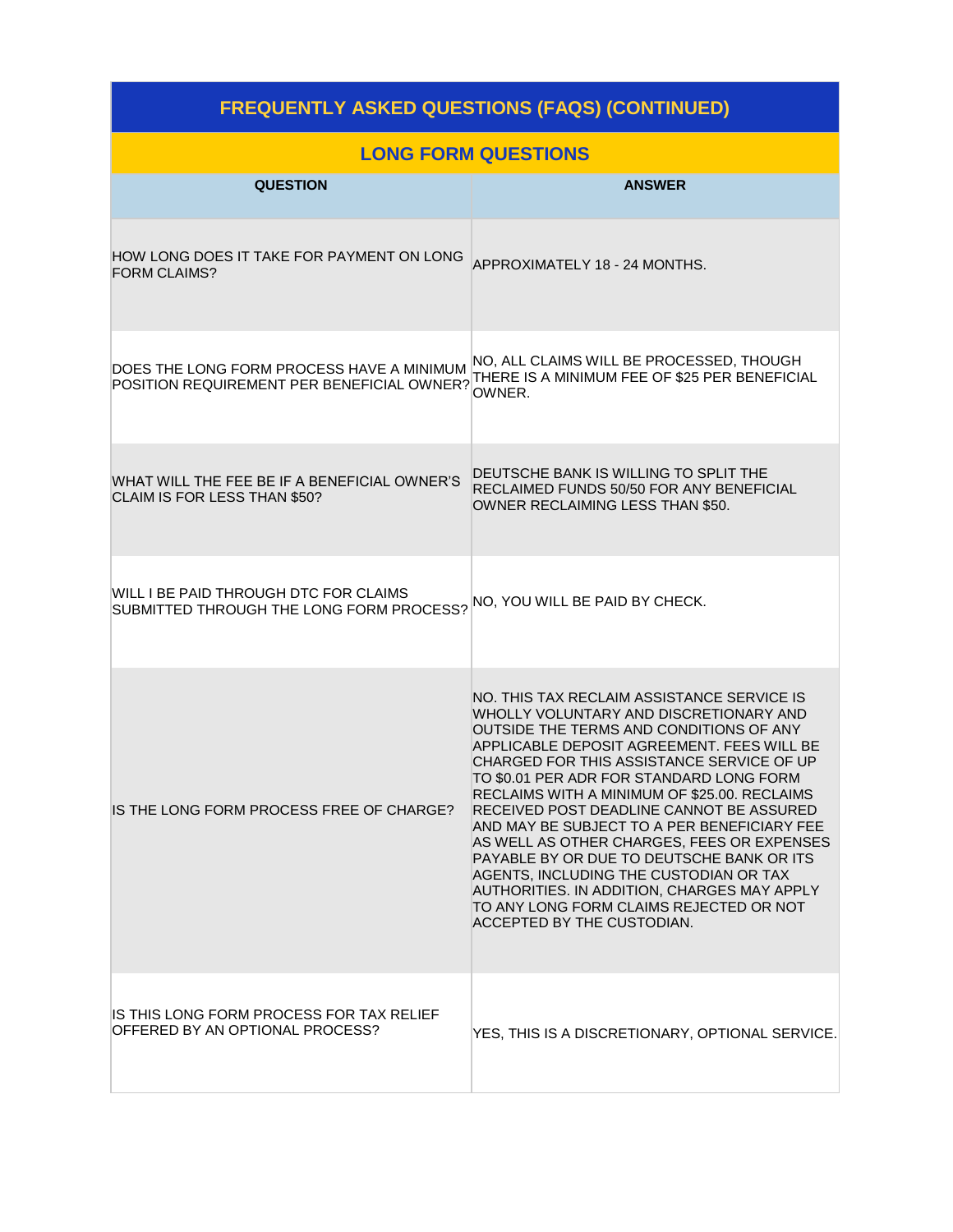#### **EXHIBIT A – EDS ADJUST LETTER (QUICK REFUND ONLY) THIS DOCUMENT MUST BE PREPARED ON THE DTC PARTICIPANT'S LETTERHEAD**

 $\overline{\phantom{a}}$  , where  $\overline{\phantom{a}}$ (Date)

Deutsche Bank / GlobeTax 90 Broad Street - 16th Floor New York, New York 10004 Attn: Norwegian Tax Reclaims

We, <u>the contract of the below indicated shares</u> of **STATOIL A.S.A.** And the second of **STATOIL A.S.A. We (CUSIP 85771P102)**, held over the Record Date of **FEBRUARY 17, 2015** are entitled to the Favorable rate of 15% tax withheld at source on ADR Pay Date of **MARCH 5, 2015**. These shares are eligible for quick refund under the provisions between the applicable countries / states / territories and Norway Income Tax Treaty Convention.

#### **By certifying for the applicable withholding tax rate, we certify that the criteria listed below have been met.**

The Participant has determined that the beneficial owner of the shares (individual or legal entity) is a resident of the United States or another country that is eligible for the 15% Norwegian withholding tax rate as specified in the Important Notice.

The Participant hereby certifies that it will indemnify Deutsche Bank (and its agents) for any liability Deutsche Bank may incur as a result of reliance upon information provided by such Participant in connection with a withholding tax election, a claim for refund, or a failure to provide information requested by the Norwegian Tax Authorities. Deutsche Bank shall not be liable for failure to secure a refund of Norwegian tax withheld.

The Participant understands that Deutsche Bank shall not be liable for any loss resulting from fluctuations in the foreign currency exchange rate that may reduce the value of any refund claimed.

The Participant agrees to immediately return to Deutsche Bank any funds erroneously received as a result of an improper withholding tax election or refund claim. In addition, the Participant agrees to pay any interest, additions to tax or penalties thereon.

If requested by the Norwegian Tax Authorities (directly or indirectly), the Participant agrees to provide Deutsche Bank with any of the following information/documentation respecting each beneficial owner for whom a reduced tax rate has been elected: the full names*,* complete addresses, the countries of residence for tax purposes, dates of birth, taxpayer identification numbers (including social security numbers), as well as the number of depositary receipts for which the reduced rate of withholding tax was certified, the rate that was applied, and any other information that may be reasonably requested, including possibly an IRS certificate of U.S. residence on Form 6166 and certificate of residence.

#### **Security Name: STATOIL A.S.A. (CUSIP 85771P102)**

|                           | <b>ORIGINAL EDS ELECTIONS</b> | <b>REVISED ELECTIONS</b> |
|---------------------------|-------------------------------|--------------------------|
| FAVORABLE (85%):          | <b>ADRs</b>                   | ADRs                     |
| <b>UNFAVORABLE (75%):</b> | <b>ADRs</b>                   | <b>ADRs</b>              |

PAYMENT ADDRESS \_

Deutsche Bank Trust Company Americas shall not be liable for failure to secure the refund and shall not be liable for any loss due to foreign exchange fluctuation. Any funds erroneously received shall be immediately returned to Deutsche Bank Trust Company Americas plus any interest, additions to tax or penalties imposed thereon. This is not tax advice. Please consult your tax advisor.

\_\_\_\_\_\_\_\_\_\_\_\_\_\_\_\_\_\_\_\_\_\_\_\_\_\_\_\_\_\_\_\_\_\_\_\_\_ \_\_\_\_\_\_\_\_\_\_\_\_\_\_\_\_\_\_\_\_\_\_\_\_\_\_\_\_\_\_\_\_\_\_\_\_\_

| Certified By<br><b>Authorized Signature</b> |                          | Date:  |
|---------------------------------------------|--------------------------|--------|
|                                             | <b>NAME</b>              |        |
|                                             |                          | Phone: |
|                                             | <b>TITLE</b>             |        |
|                                             | DTC PARTICIPANT NI IMRER |        |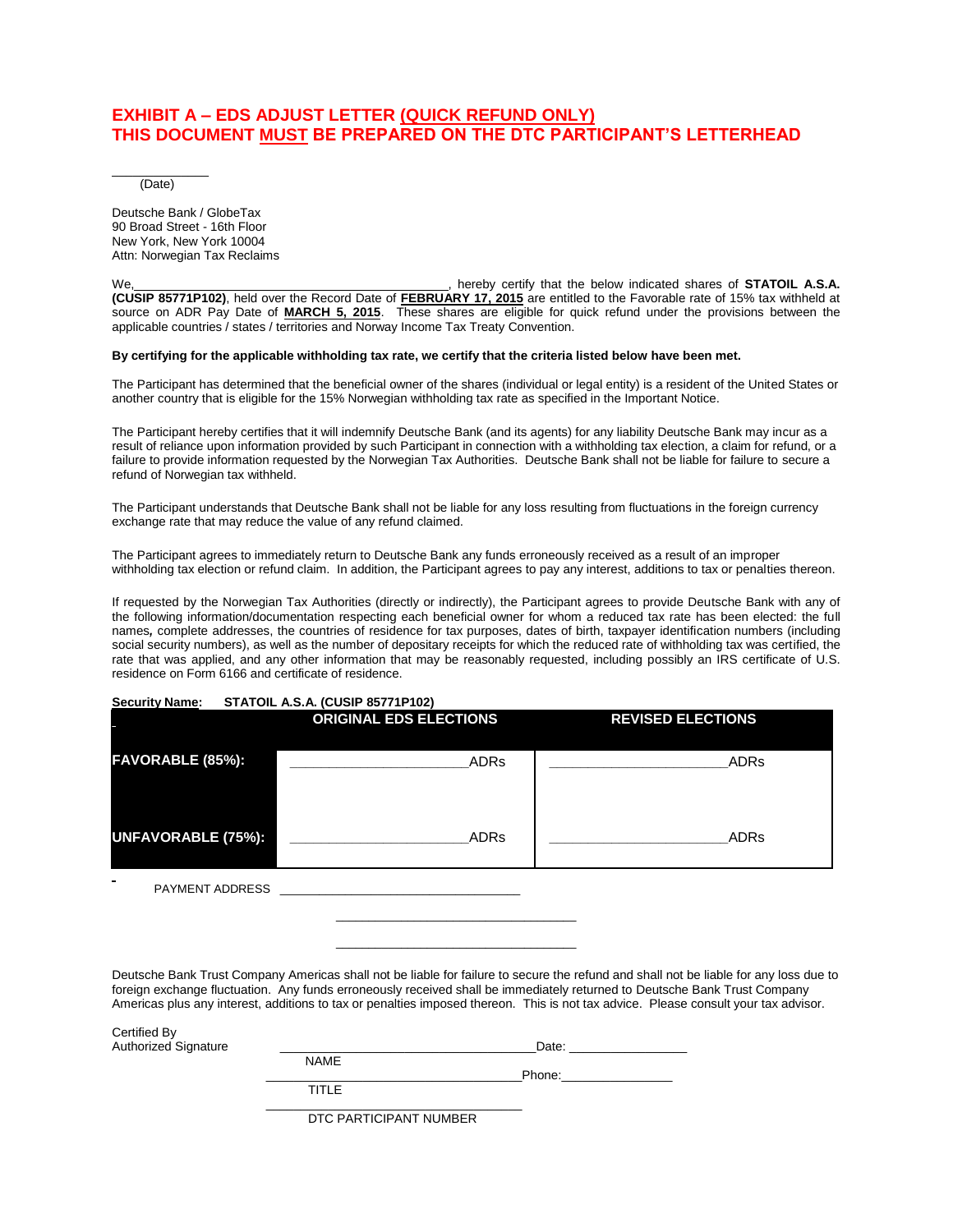#### **EXHIBIT B – FORMAT COVER LETTER (LONG FORM ONLY) THIS DOCUMENT MUST BE PREPARED ON THE DTC PARTICIPANT'S LETTERHEAD**

\_\_\_\_\_\_\_\_\_\_\_\_\_\_ (Date)

Deutsche Bank / GlobeTax 90 Broad Street - 16th Floor New York, New York 10004 Attn: Norwegian Tax Reclaims

Enclosed are tax reclamation documents, which we have submitted on behalf of our clients who have had excess Norwegian tax withheld from dividends paid on Norwegian ADRs. We, **[NAME OF DTC PARTICIPANT]**, also known under DTC participant number **[DTC PARTICIPANT NUMBER]**, hereby state that each beneficial owner cited below held the respective amount of shares on the record date of **FEBRUARY 17, 2015** for the security **STATOIL A.S.A. (cusip: 85771P102)**

Below is the list of beneficial owners and their respective holdings, which total **[TOTAL NUMBER OF ADRs CITED BELOW]** ADRs. As required the following documents are attached for each beneficial owner: **claim repayment letter**, **certification of payment**, **certificate of residence, and signing authorization**. **The ratio for STATOIL A.S.A. is 1 ADR to 1 Ordinary share.** The beneficial owner information is as follows:

| <b>Beneficial Owner Name</b> | <b>Address</b> | Taxpayer I.D. Number | # of ADRs | # of ORDs | Reclaim % |
|------------------------------|----------------|----------------------|-----------|-----------|-----------|
| 1)                           |                |                      |           |           |           |
| 2)                           |                |                      |           |           |           |
| 3)                           |                |                      |           |           |           |
| 4) etc.                      |                |                      |           |           |           |

We authorize the Deutsche Bank Trust Company Americas to present this documentation on the behalf of the beneficial owners listed above. Please contact the undersigned at [Signatory's Telephone Number] should you have any questions.

**Deutsche Bank Trust Company Americas shall not be liable for failure to secure the refund and shall not be liable for any loss due to foreign exchange fluctuation. Any funds erroneously received shall be immediately returned to Deutsche Bank Trust Company Americas plus any interest, additions to tax or penalties imposed thereon. This is not tax advice. Please consult your tax advisor.**

Sincerely,

#### **[SIGNATURE OF THE AUTHORIZED OFFICER FOR DTC PARTICIPANT]**

**[NAME AND TITLE OF AUTHORIZED OFFICER FOR DTC PARTICIPANT]**

**[SIGNATORY'S ADDRESS/DTC PARTICIPANT ADDRESS]**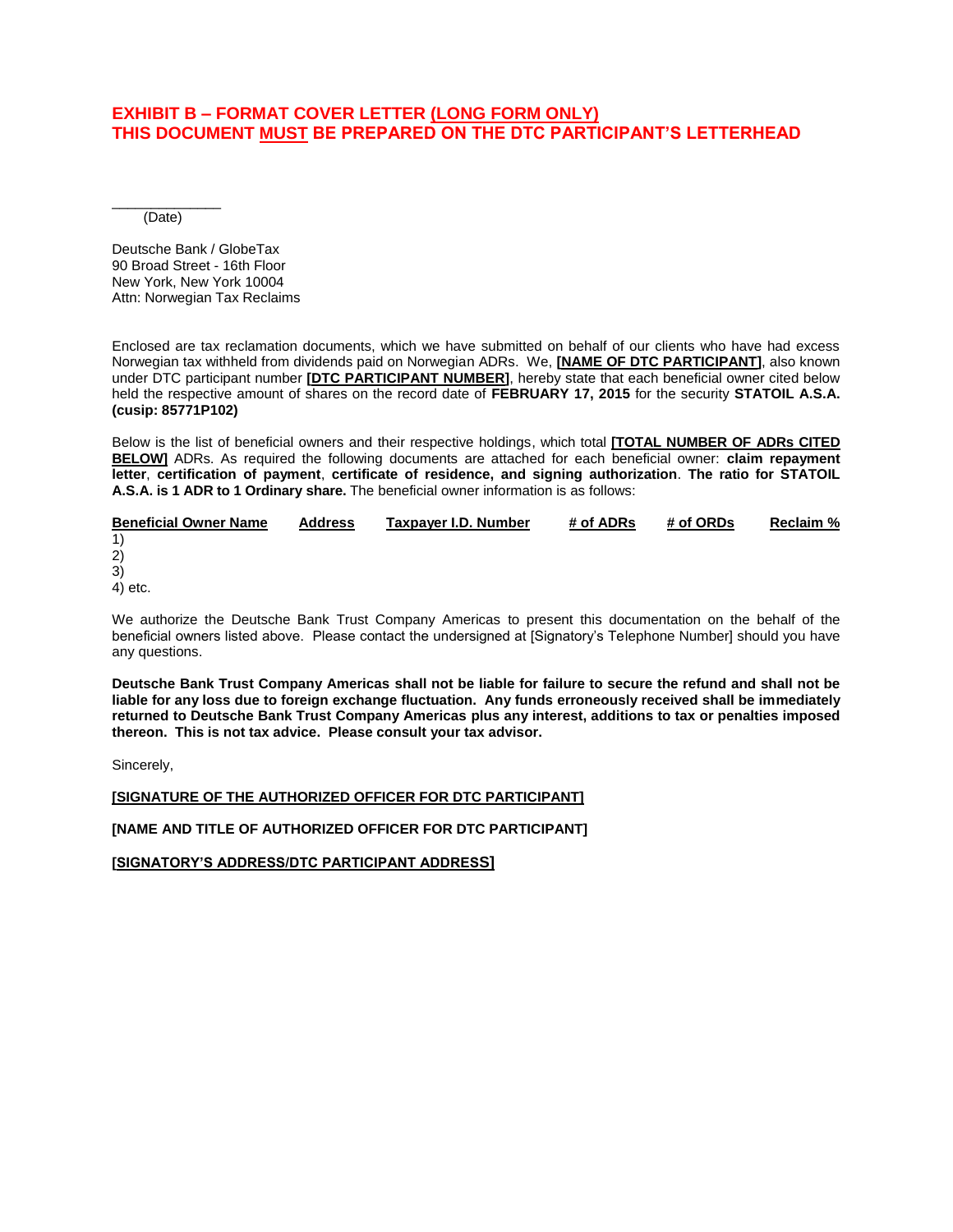#### **EXHIBIT C – NORWEGIAN TAX RECLAIM LETTER (LONG FORM ONLY) THIS DOCUMENT MUST BE PREPARED ON THE DTC PARTICIPANT'S LETTERHEAD**

\_\_\_\_\_\_\_\_\_\_\_\_\_\_ (Date)

Deutsche Bank / GlobeTax 90 Broad Street - 16th Floor New York, New York 10004 Attn: Norwegian Tax Reclaims

| RE: | Issue: <b>STATOIL A.S.A.</b> CUSIP #: 85771P102                                                                 |  |
|-----|-----------------------------------------------------------------------------------------------------------------|--|
|     | ADR Record Date: ___FEBRUARY 17, 2015__________ADR Payable Date: MARCH 5, 2015                                  |  |
|     | DTC Participant #: _______________________Total ADR Shares on Record Date: __________                           |  |
|     |                                                                                                                 |  |
|     |                                                                                                                 |  |
|     | Type of Account: _____________________________ADR Shares held: _________________                                |  |
|     | Gross Dividend Paid (NOK): 1.80 Cromody Shares held: 2.0 Cross Dividend Paid (NOK): 2.0 Cross Common Contractor |  |
|     |                                                                                                                 |  |
|     | 10% / 25% Amount Claimed (NOK): ______________________                                                          |  |
|     | Beneficial Owner Type (i.e.: individual, trust, investment fund, corporation, etc):                             |  |

#### **Enclosed are the following documents required to file a Norwegian tax reclaim (please check):**

- Copy of relevant portion(s) of the trustee/custodial agreement or Power of Attorney allowing DTC Participant to sign on behalf of the beneficial owner.
- \_\_\_\_ IRS Form 6166 or a Treasury Determination Letter or Foreign Tax Authority Certificate
- \_\_\_\_ Certification (Proof of Payment)
- Norway Non-Individual Questionnaire (completed by Beneficial Owner)\*
- Documentation (such as a Plan Document) which spells out the legal nature of the Beneficial Owner in their home country.\*
- \_\_\_\_ Attestation

Declaration of Beneficial Owner

#### **\*For non-individual entities only**

Deutsche Bank Trust Company Americas shall not be liable for failure to secure the refund and shall not be liable for any loss due to foreign exchange fluctuation. Any funds erroneously received shall be immediately returned to Deutsche Bank Trust Company Americas plus any interest, additions to tax or penalties imposed thereon. This is not tax advice. Please consult your tax advisor.

Sincerely,

Telephone Number: \_\_\_\_\_

(Beneficial Owner/ Trustee/Custodian)

(Beneficial Owner/ Trustee/Custodian Address)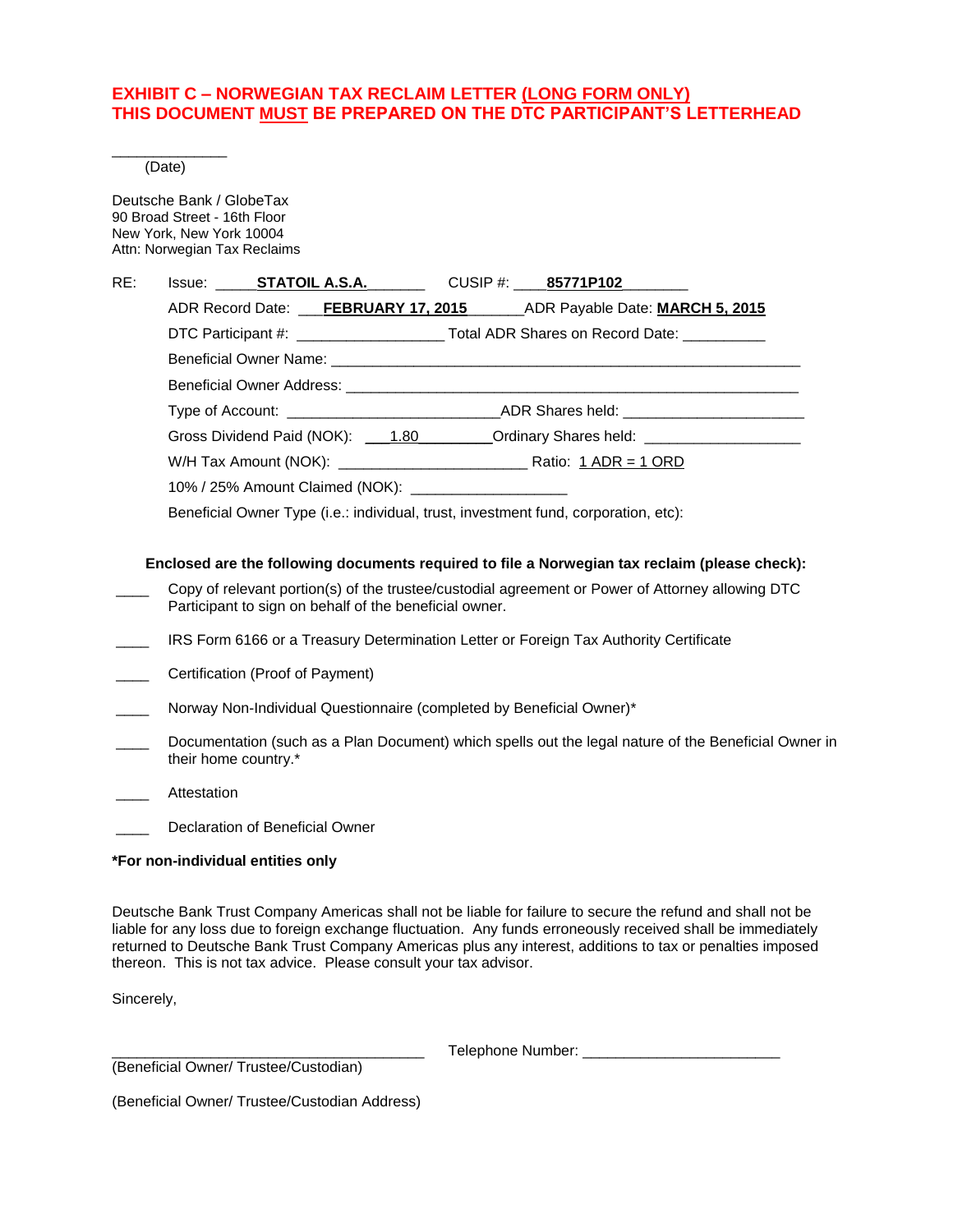#### **EXHIBIT D – CERTIFICATE OF DIVIDEND PAYMENT (LONG FORM ONLY) THIS DOCUMENT MUST BE PREPARED ON THE DTC PARTICIPANT'S LETTERHEAD**

#### **ALL AMOUNTS MUST BE IN NORWEGIAN KRONER (NOK)**

#### CERTIFICATION OF PAYMENT

[DTC Participant Name] hereby certifies that the following beneficial owner (holding the security STATOIL A.S.A. ADRs (CUSIP #85771P102 ISIN# NO0010096985) was a holder of record on February 17, 2015. The beneficial owner was paid the dividend less the 25% withholding tax at source and is entitled to the [Refund] % tax refund stipulated under the provisions of the [Country of Residence of the Beneficial Owner] – Norway Income Tax Treaty Convention

We hereby certify that we have paid the dividend to the beneficial owner of the following securities on March 5, 2015.

| Agent:                          | [DTC Participant Name]<br>[DTC Participant Number]                                                  |
|---------------------------------|-----------------------------------------------------------------------------------------------------|
| <b>Beneficial Owner:</b>        | [Beneficial Owner Name]<br>[B/O Address]<br>[B/O City State Zip Code]<br>[B/O Country of Residence] |
| Security:                       | STATOIL A.S.A.                                                                                      |
| Ordinary Pay date:<br>Ex-date:  | <b>February 27, 2015</b><br>February 16, 2015                                                       |
| Shares held:                    | [Number of Ordinary Shares Held]                                                                    |
| Dividend Rate:                  | 1.80 NOK per share                                                                                  |
| Gross Dividend:                 | [Gross Dividend]                                                                                    |
| Amount of Tax Withheld (25%):   | [Amount of Tax Withheld]                                                                            |
| Refund Amount Due ([Reclaim]%): | [Amount of Refund]                                                                                  |

| Certified By                     |                     |
|----------------------------------|---------------------|
| Authorized Signature [Sign Here] | Date [Today's Date] |
| <b>NAME</b>                      |                     |
| TITLE                            |                     |
| <b>INSTITUTION</b>               |                     |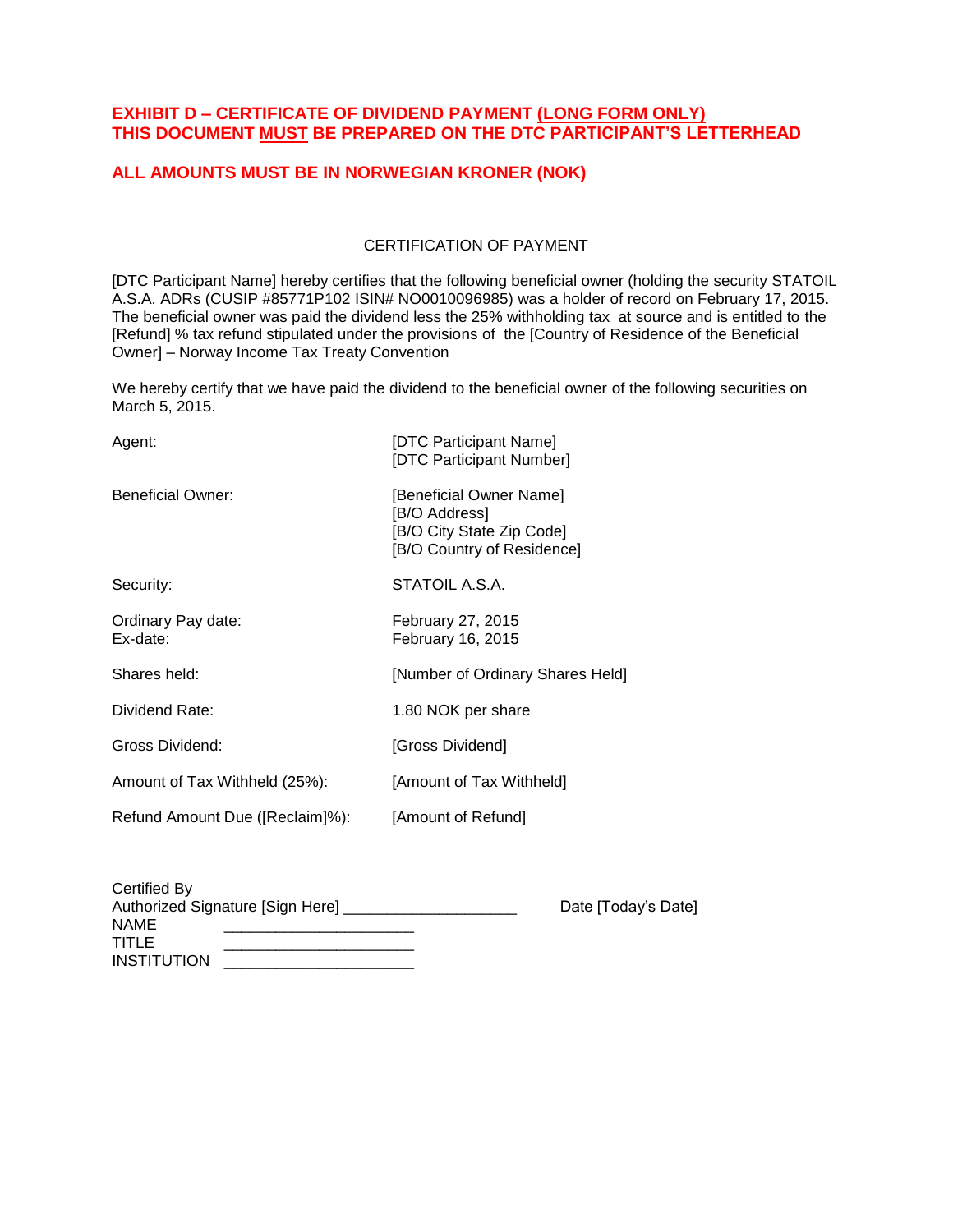#### **EXHIBIT E – PROOF OF SIGNING AUTHORIZATION (POA) - (LONG FORM ONLY) THIS DOCUMENT MUST BE PREPARED ON THE DTC PARTICIPANT'S LETTERHEAD**

Date:

Power of Attorney

(**Full name of the Authorized Signatory on the claims)** is hereby authorized by the (**DTC Participant Name**) to sign on behalf of our client (**Beneficial Owner Name**) in processing Norwegian Tax Reclaims. This declaration is being made for the purpose of requesting that the Norwegian Tax Administration refund the excess Norwegian tax withheld at its source on income.

This Power of Attorney shall remain in effect until terminated upon five days prior written notice of its intent to terminate.

\_\_\_\_\_\_\_\_\_\_\_\_\_\_\_\_\_\_\_\_

**DTC Participant Name/Address:** 

\_\_\_\_\_\_\_\_\_\_\_\_\_\_\_\_\_\_\_\_ \_\_\_\_\_\_\_\_\_\_\_\_\_\_\_\_\_\_\_\_ **(DTC Participant stamp or seal)**

Depository #: **DTC #\_\_\_\_\_**

\_\_\_\_\_\_\_\_\_\_\_\_\_\_\_\_\_\_\_\_\_\_\_\_\_\_\_\_\_\_ Full name of Authorized Legal Representative **\*\* The Authorized Legal Representative cannot be the above mentioned Authorized Signatory\*\***

Name: Full name of Authorized Legal Representative Title: Date: Place: DTC Participant Address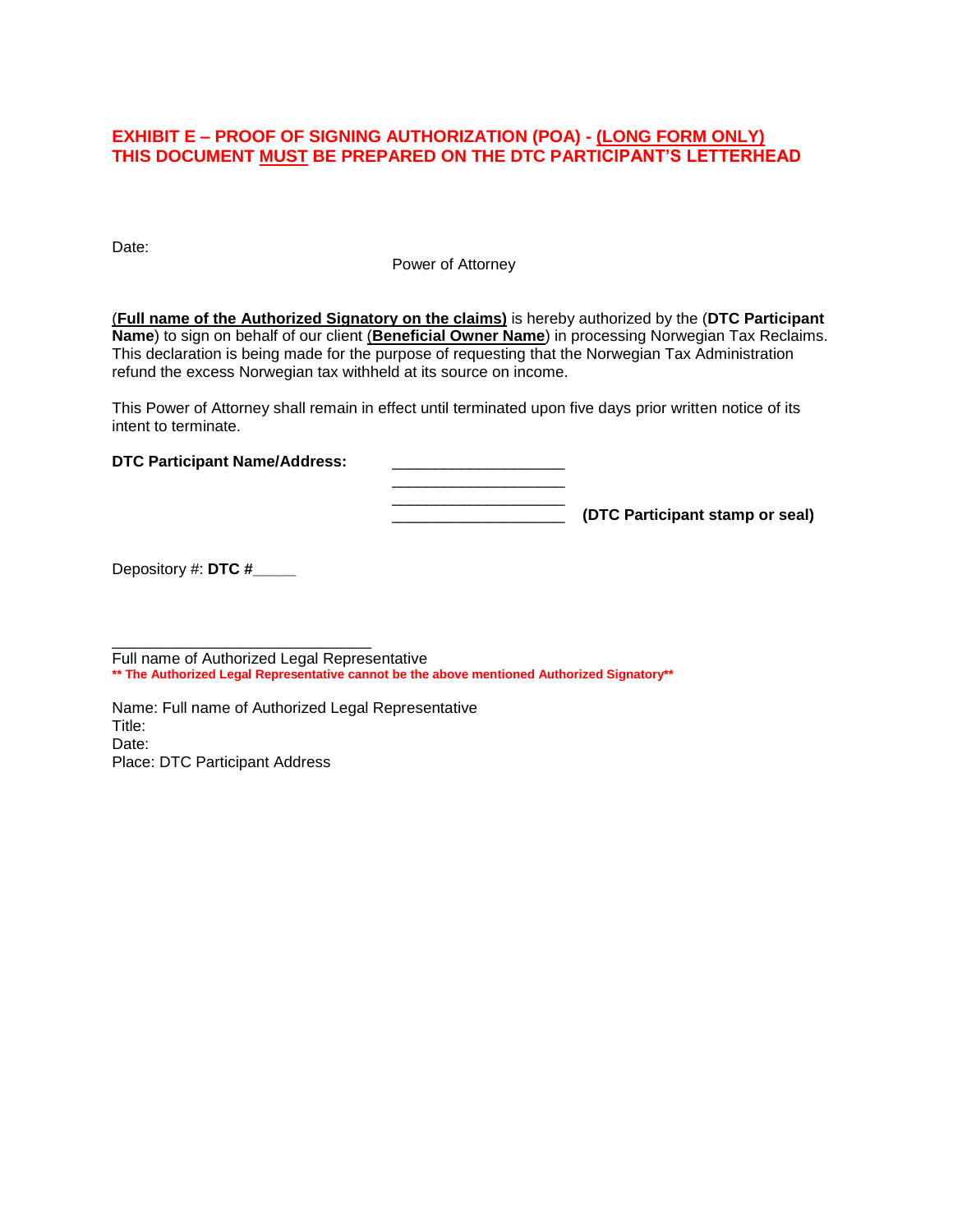#### **EXHIBIT F – NON-INDIVIDUAL QUESTIONNAIRE (LONG FORM, NON-INDIVIDUALS ONLY)**

#### **NORWAY NON-INDIVIDUAL CLAIM QUESTIONNAIRE**

**Full Beneficial Owner Name: \_\_\_\_\_\_\_\_\_\_\_\_\_\_\_\_\_\_\_\_\_\_\_\_\_\_\_\_\_\_\_\_\_\_\_\_\_\_**

**Tax ID #:**  $\blacksquare$ 

- 1) Does the entity invest its own capital or does it invest capital belonging to other persons or entities, on their behalf?
- 2) Can the investors individually decide how or where the capital is invested?
- 3) If yes, does their decision influence the size of a possible future pension or investment income?
- 4) Are the dividends from Norway redistributed to the investors, are they distributed as dividends or as any other type of income?
- 5) If they are distributed as dividends, are they regarded as Norwegian dividends or as dividends from a <COUNTRY OF RESIDENCE FOR TAX PURPOSES> company?
- 6) We would also like to know who the investors are, i.e. are they private persons, companies or institutions?
- 7) Is the entity open to for instance to <COUNTRY OF RESIDENCE FOR TAX PURPOSES> investors only or may other investors resident for tax purposes outside the <COUNTRY OF RESIDENCE FOR TAX PURPOSES> invest?
- 8) Whereas taxation is concerned, we need information on who is actually taxed on the dividends from Norway as such?
- 9) Who is entitled to the entity's capital if the entity is dissolved?
- 10) Is the entity tax exempt? If so, is it fully or partially exempt?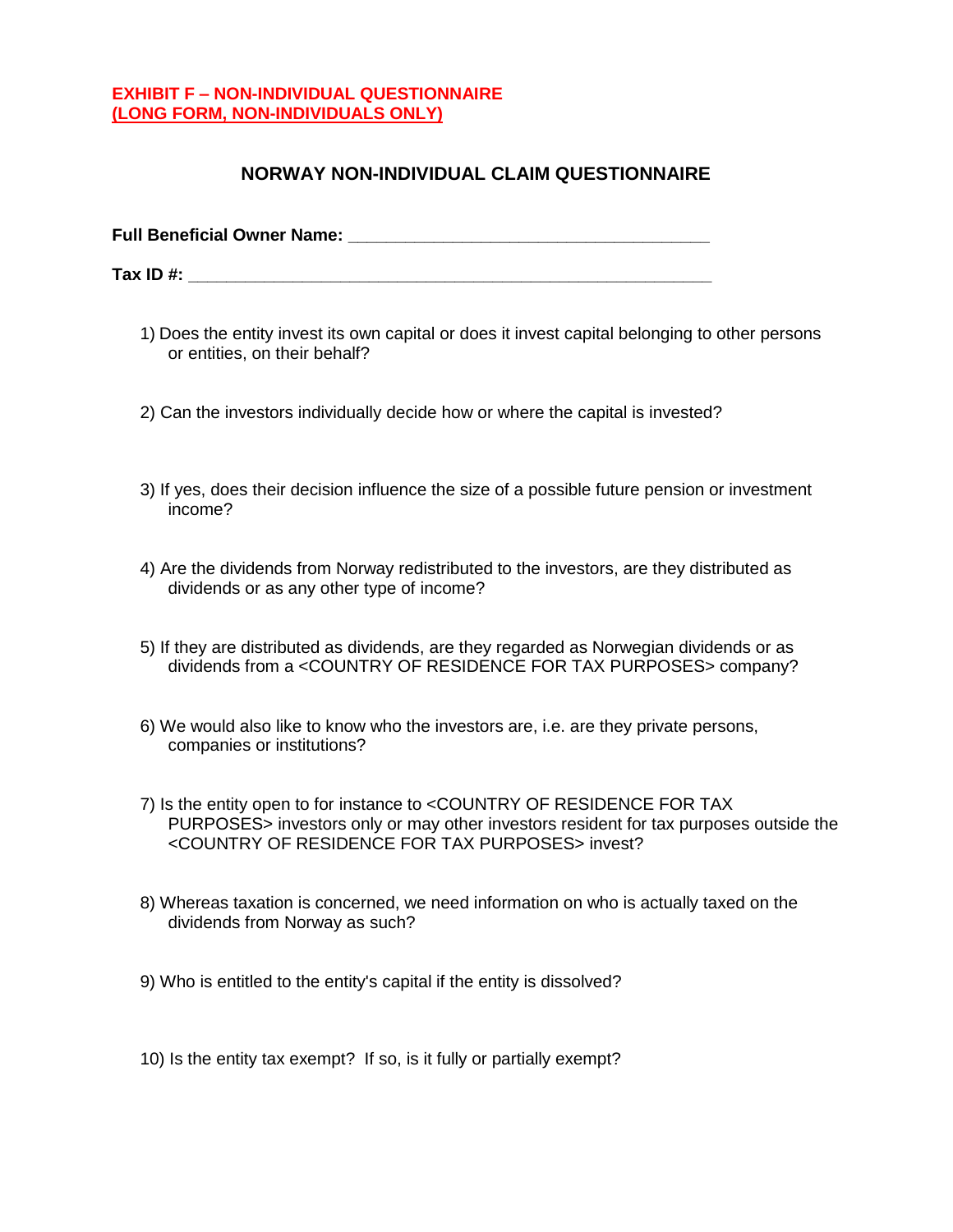#### **EXHIBIT G – ATTESTATION – (LONG FORM ONLY) THIS DOCUMENT MUST BE PREPARED ON BENEFICIAL OWNER'S LETTERHEAD**

#### **NORWEGIAN ATTESTATION ORDINARY TAX RECLAIM**

I/We, **FULL BENEFICIAL OWNER NAME**, Tax ID **XX-XXXXXXX**, do hereby certify that I/we am/are the beneficial owner of **X,XXX ADRs**, representing **X,XXX Ordinary Shares** of **STATOIL A.S.A.**, Ordinary Pay-date: **FEBRUARY 27, 2015** and that the dividends were received by the below beneficial owner/claimant and tax was withheld at **25%**.

In support to the above certification, I/We further certify that I/We am/are able to document:

- 1. that I/We am/are a resident of **[TREATY COUNTRY OF RESIDENCE]** (see Certificate of Residence enclosed);
- 2. that I/We am/are liable to tax in the above country; and
- 3. that I/We am/are the beneficial owner of the shares and the dividend and that the dividend is accumulated in assets and is part of the taxable income in **[TREATY COUNTRY OF RESIDENCE]** as described above so that the dividend is included in the balance sheet and in the taxable income of claimant.
- 4. that I/We am/are not a transparent partnership, trust, or estate.
- 5. that I/We do not have a tax domicile in Norway and/or the company is not registered in Norway.
- 6. that by signing this document I confirm that I have the corporate power to issue this attestation so that it is valid and legally binding on behalf of the company.

Signed ……………………………………………………

Date ……………………………………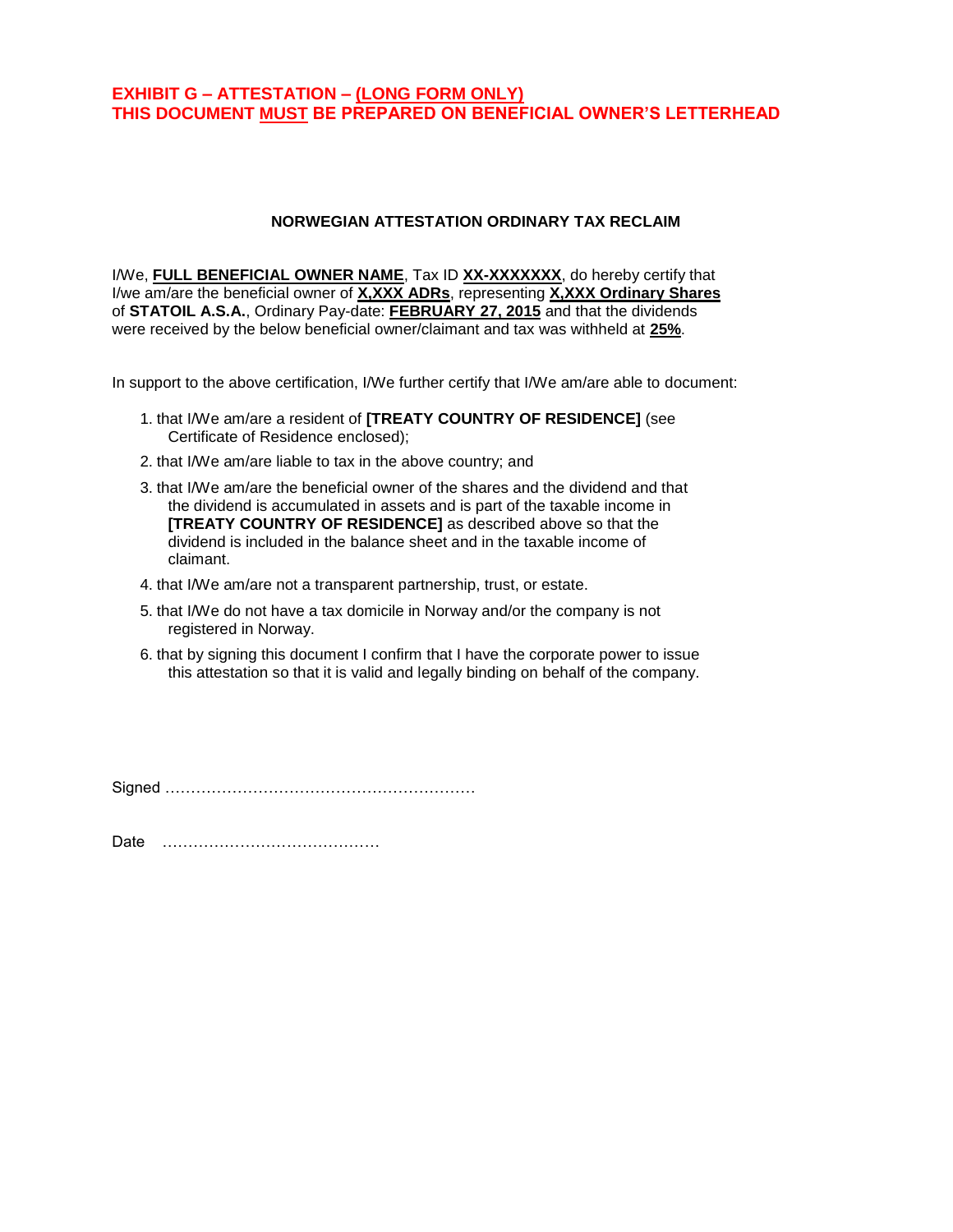#### **EXHIBIT H – DECLARATION OF BENEFICIAL OWNER – (LONG FORM ONLY)**

CUSTODY ACCOUNT NUMBER: 050050098966<br>
WITHHOLDING TAX RATE ON THE SAFEKEEPING ACCOUNT 25% WITHHOLDING TAX RATE ON THE SAFEKEEPING ACCOUNT **25%**

| <b>Beneficial</b><br>owner name | <b>Tax identification</b><br>number from the BO's<br>country of domicile | <b>ISIN</b>  | Security<br>name         | Dividend per<br>share (NOK) | Ex-Date                  | <b>ORD Record date</b>   | ORD Pay date                  | # of shares<br>on record<br>date | <b>Total</b><br>dividend<br>payment<br>(NOK) | Amount of<br>tax withheld<br>(NOK) | Currency   | Reclaimed<br>amount<br>(NOK) |
|---------------------------------|--------------------------------------------------------------------------|--------------|--------------------------|-----------------------------|--------------------------|--------------------------|-------------------------------|----------------------------------|----------------------------------------------|------------------------------------|------------|------------------------------|
|                                 |                                                                          | NO0010096985 | <b>STATOIL</b><br>A.S.A. | 1.80 NOK                    | <b>FEBRUARY 16, 2015</b> | <b>FEBRUARY 17, 2015</b> | <b>FEBRUARY 27, 2015</b>      |                                  |                                              |                                    | <b>NOK</b> |                              |
|                                 |                                                                          |              |                          |                             |                          |                          |                               |                                  |                                              |                                    |            |                              |
|                                 |                                                                          |              |                          |                             |                          |                          |                               |                                  |                                              |                                    |            |                              |
|                                 |                                                                          |              |                          |                             |                          |                          | <b>Total Reclaimed Amount</b> |                                  |                                              |                                    |            |                              |

\_\_\_\_\_\_\_\_\_\_\_\_\_\_\_\_\_\_\_\_\_\_\_\_\_\_\_\_\_\_\_\_\_\_\_\_\_\_ Beneficial Owner Name and Address

This document must be signed by the beneficial owner